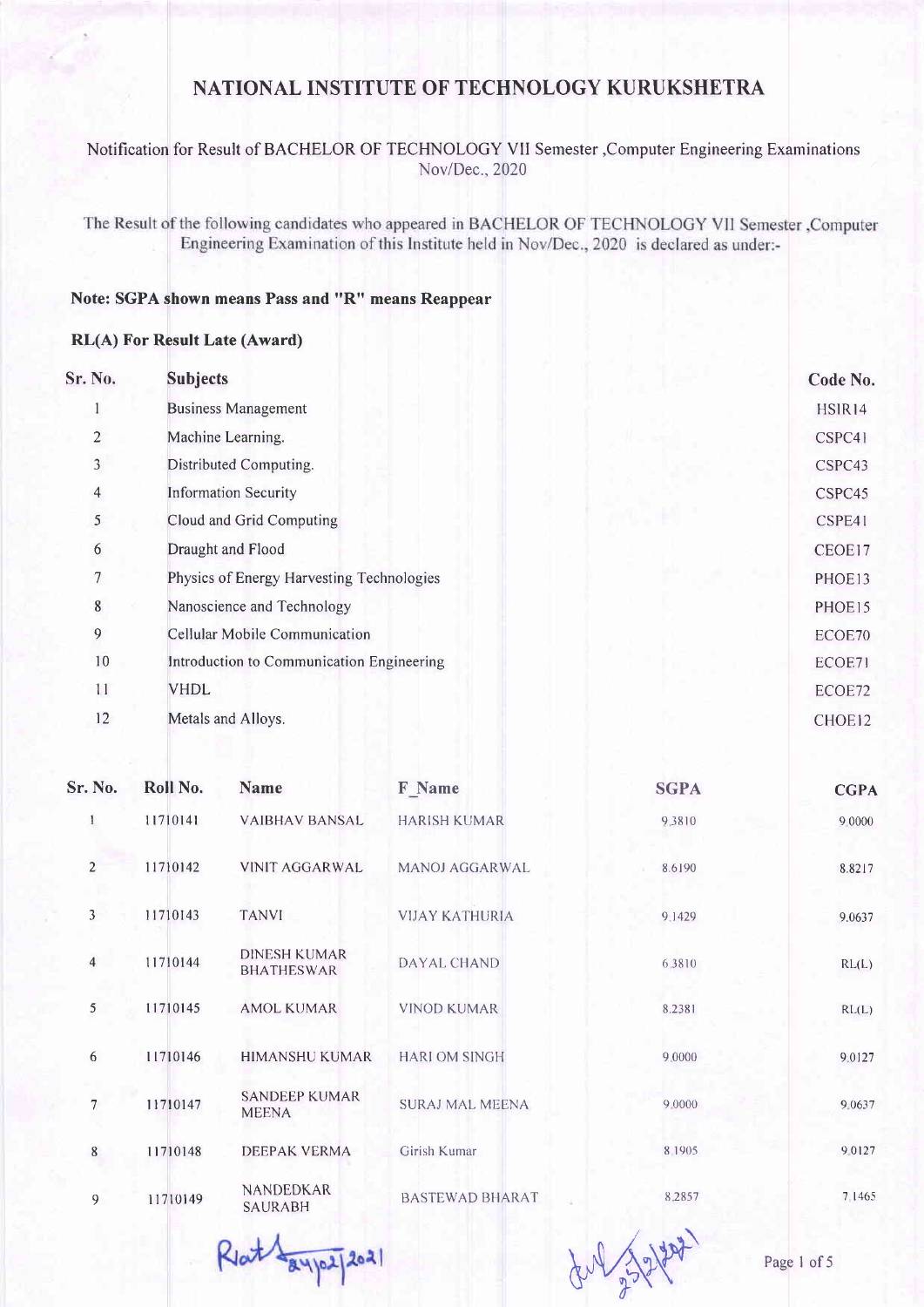## Notification for Result of BACHELOR OF TECHNOLOGY Vtl Semester,Computer Engineering Examinations Nov/Dec.,2020

| 10 | 11710150 | <b>SURAJ KUMAR</b><br><b>CHAUDHARY</b> | <b>RAMU KUMAR</b><br><b>CHAUDHARY</b>   | 8,4286                                                                                         | 8.7452 |
|----|----------|----------------------------------------|-----------------------------------------|------------------------------------------------------------------------------------------------|--------|
| 11 | 11710151 | VAMSHI KRISHNA<br><b>MORE</b>          | <b>VIJAY KUMAR</b>                      | 8.2381                                                                                         | 7.7070 |
| 12 | 11710152 | HIMANSHU BARNWAL                       | <b>DINESH CHANDRA</b><br><b>BARNWAL</b> | 7.4762                                                                                         | 7.9618 |
| 13 | 11710153 | <b>NAVEEN SHARMA</b>                   | PRAVEEN KUMAR                           | 7.2381                                                                                         | RL(L)  |
| 14 | 11710154 | <b>POOJA</b>                           | <b>VIJAY</b>                            | 9.3333                                                                                         | 9.7898 |
| 15 | 11710155 | <b>TIJIL JUNEJA</b>                    | MANMOHAN JUNEJA                         | 9,0000                                                                                         | 9 1592 |
| 16 | 11710156 | <b>ANKIT SINGH</b>                     | <b>RAJESH KUMAR</b>                     | 8.1429                                                                                         | 8.3758 |
| 17 | 11710157 | KARUNAM GOYAL                          | <b>DAVINDER KUMAR</b>                   | 9.3333                                                                                         | 9.7898 |
| 18 | 11710158 | <b>AKSHIT BANSAL</b>                   | <b>RAKESH BANSAL</b>                    | 9.5714                                                                                         | 9.8025 |
| 19 | 11710159 | <b>ADITYA DANGAYACH</b>                | PREM PRAKASH<br><b>DANGAYACH</b>        | 6.8095                                                                                         | 7 1401 |
| 20 | 11710160 | <b>VINAY KUMAR</b>                     | <b>JOGENDER SINGH</b>                   | 8.8095                                                                                         | 9.3949 |
| 21 | 11710162 | <b>SONIKA</b>                          | <b>JAIVEER</b>                          | 8.9524                                                                                         | 9.0510 |
| 22 | 11710163 | TANYA AGARWAL                          | <b>KAMAL KUMAR</b><br><b>KANSAL</b>     | 9.7143                                                                                         | 94395  |
| 23 | 11710164 | <b>KANISHKA TYAGI</b>                  | HITENDER TYAGI                          | 9.6667                                                                                         | 9.5032 |
| 24 | 11710165 | <b>MANAN SINGLA</b>                    | <b>ANIL GUPTA</b>                       | 8.8095                                                                                         | 9.5287 |
| 25 | 11710166 | <b>GAURAV CHAND</b><br>TIWARI          | <b>PURAN CHAND</b><br>TIWARI            | 8.4286                                                                                         | 8.2930 |
| 26 | 11710167 | <b>ABHINAV SAXENA</b>                  | <b>ASHUTOSH SAXENA</b>                  | 9.3333                                                                                         | 9.6815 |
| 27 | 11710168 | <b>UTKARSH</b>                         | <b>SUDHIR TYAGI</b>                     | 8,5714                                                                                         | 7.7516 |
| 28 | 11710169 | NISUSHO ZHIMOMI                        | <b>ZHEVITO H SEMA</b>                   | Re. HSIR14(End), CSPC41(Int + End), CSPC43(End<br>), $CSPC45(int + End)$ , $CSPE41(int + End)$ | RL(L)  |
| 29 | 11710170 | <b>NITIN</b>                           | <b>SATISH CHANDER</b>                   | 8.5238                                                                                         | 7.6115 |
| 30 | 11710171 | <b>SAURAV BAGOTIA</b>                  | ANIL KUMAR                              | 8.2381                                                                                         | RL(L)  |
|    |          |                                        |                                         |                                                                                                |        |

 $24022202$ 

Page 2 of 5

Br N2SP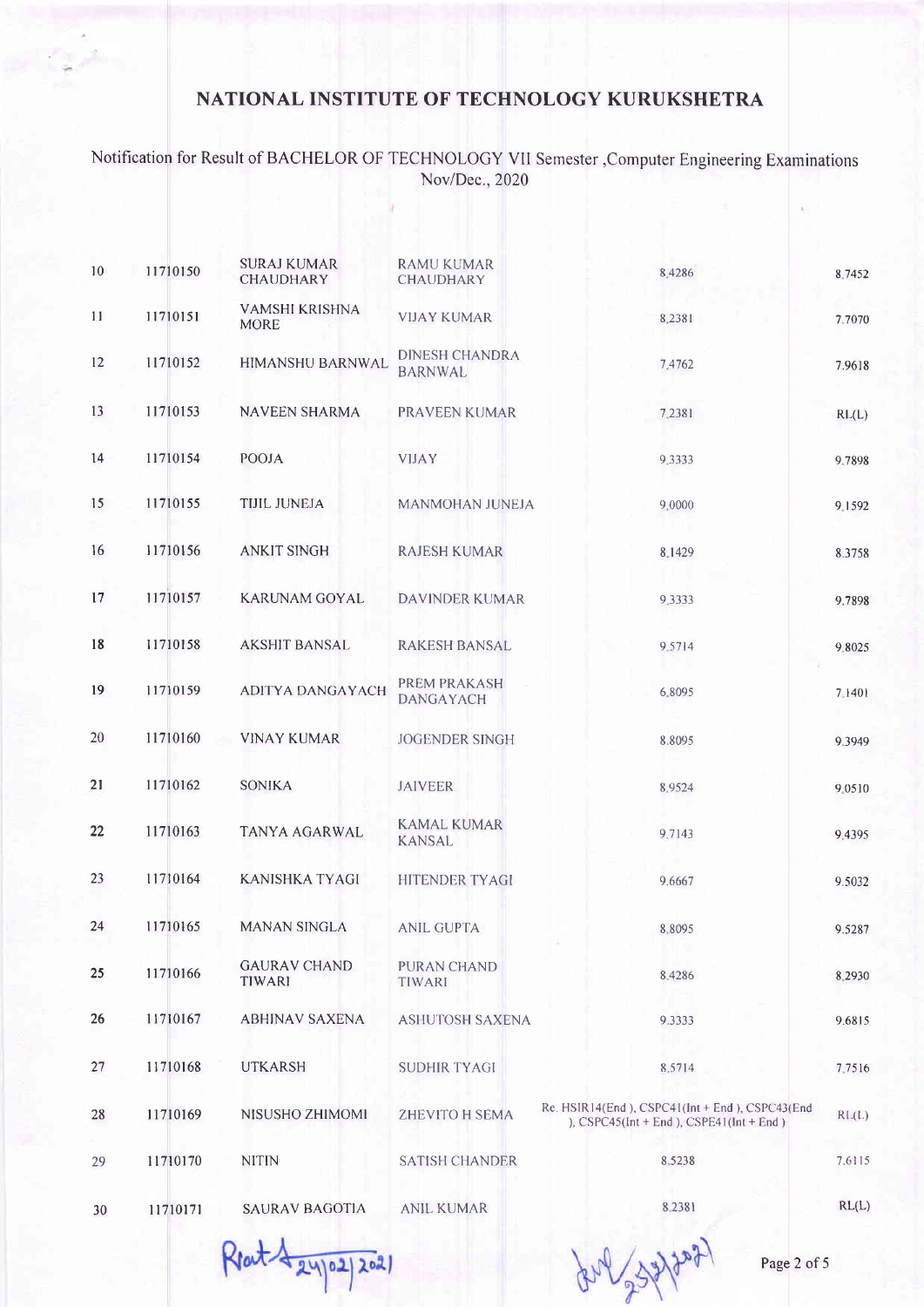Notification for Result of BACHELOR OF TECHNOLOGY VII Semester ,Computer Engineering Examinations Nov/Dec.,2020

| 31 | 11710172 | MANYA GOEL                          | <b>ANIL KUMAR GOEL</b>                | 8.8571 | 9.4013    |
|----|----------|-------------------------------------|---------------------------------------|--------|-----------|
| 32 | 11710173 | <b>AJAY</b>                         | SANJAY                                | 8,2857 | 8.6369    |
| 33 | 11710174 | <b>MILAN YADAV</b>                  | <b>JAI PRAKASH YADAV</b>              | 7.7619 | 6.6624    |
| 34 | 11710175 | <b>MANISH YADAV</b>                 | <b>ASHOK YADAV</b>                    | 8.4762 | 8.2484    |
| 35 | 11710176 | <b>RAGHAV VERMA</b>                 | <b>PUSHPANDRA</b><br><b>VERMA</b>     | 8.8571 | 9.4395    |
| 36 | 11710177 | <b>ANKIT YADAV</b>                  | <b>BHUPENDER SIGNH</b>                | 7.7619 | 6 6 3 6 9 |
| 37 | 11710179 | NIDHI JINDAL                        | <b>RAJESH JINDAL</b>                  | 8.6190 | 7.1338    |
| 38 | 11710180 | <b>KARTIK YADAV</b>                 | <b>ARUN KUMAR</b><br>YADAV            | 8.4286 | 9.2420    |
| 39 | 11710182 | <b>MANISH KUMAR</b>                 | <b>SUBE SINGH</b>                     | 8.0952 | 8.4076    |
| 40 | 11710183 | <b>RAVINDER</b><br><b>CHOUDHARY</b> | <b>OM PRAKASH</b>                     | 9.2857 | 9.0892    |
| 41 | 11710184 | <b>SAHIL</b>                        | <b>LAKHBIR SINGH</b>                  | 8.0952 | 7.4586    |
| 42 | 11710185 | <b>VANSHIKA</b>                     | <b>TAJINDER ANAND</b>                 | 8.1429 | 8.5796    |
| 43 | 11710186 | PRATHAM AGARWAL                     | PANKAJ KUMAR<br><b>AGARWAL</b>        | 9.1905 | 9.0955    |
| 44 | 11710187 | <b>GOURAV</b>                       | <b>MOHAN LAL</b>                      | 7.7619 | 7.2166    |
| 45 | 11710188 | <b>SEJAL GUPTA</b>                  | <b>GIRI RAJ GUPTA</b>                 | 9.1905 | 9.3185    |
| 46 | 11710189 | <b>SIMRAN JAGNIK</b>                | P.D.JAGNIK                            | 8,0000 | 7.9299    |
| 47 | 11710190 | <b>BHAGESH DHUOPAD</b>              | <b>GOVIND SARAN</b><br><b>DHUOPAD</b> | 8.3333 | 7.5669    |
| 48 | 11710191 | <b>AKSHAY VERMA</b>                 | <b>SUBE SINGH</b>                     | 9.1429 | 8.7834    |
| 49 | 11710192 | <b>ADITI ANAND</b>                  | RAJENDRA PRASAD                       | 8.5238 | 8.1465    |
| 50 | 11710194 | <b>MAYANK RAJ</b>                   | <b>DINESH KUMAR</b><br><b>GUPTA</b>   | 7.7619 | 8.0573    |
| 51 | 11710196 | <b>APOORAV KAUSHIK</b>              | <b>ANIL KAUSHIK</b>                   | 8.9048 | 9.5478    |
|    |          |                                     |                                       |        |           |

Reat 124/02/2021

Page 3 of 5

gry system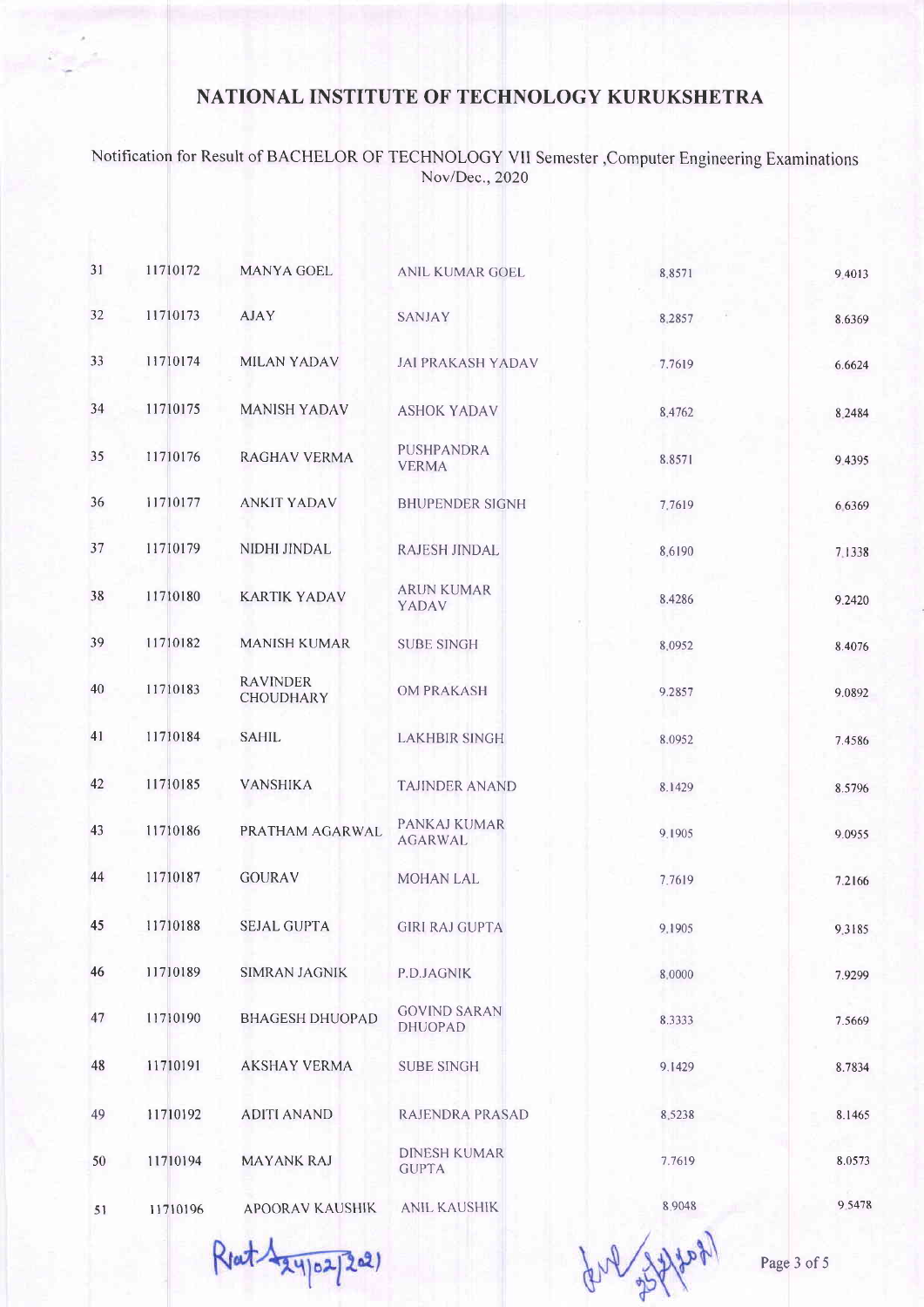#### Notification for Result of BACHELOR OF TECHNOLOGY VII Nov/Dec.,2020

| 52 | 11710197 | <b>HEMANT JINDAL</b>                  | <b>RAMESH JINDAL</b>                  | 8.2857 | 8.0000 |
|----|----------|---------------------------------------|---------------------------------------|--------|--------|
| 53 | 11710198 | <b>NAVEEN DHANKAR</b>                 | <b>AMRIT</b>                          | 8.8095 | 8.3758 |
| 54 | 11710199 | RITWIK BHARDWAJ                       | <b>MANI KANT</b>                      | 9.3810 | 9.3057 |
| 55 | 11710200 | <b>ABHISHEK BOKEN</b>                 | <b>SATPAL BOKEN</b>                   | 8.6667 | 8.1847 |
| 56 | 11710201 | <b>SUSHIL KUMAR</b>                   | <b>SURAJ BHAN</b>                     | 8.8095 | 8.9427 |
| 57 | 11710203 | <b>SHIVANSHI</b><br><b>SRIVASTAVA</b> | PANKAJ KUMAR<br>SRIVASTAVA            | 8.6190 | 8.8408 |
| 58 | 11710204 | <b>AKSHAT KUMAR</b><br><b>REDHU</b>   | <b>RAMESH KUMAR</b>                   | 8.4286 | 8.4331 |
| 59 | 11710205 | <b>NIKHIL VERMA</b>                   | PURAN MAL VERMA                       | 8.2857 | 7.9363 |
| 60 | 11710208 | <b>SACHIN YADAV</b>                   | NARESH KUMAR                          | 8.5714 | 7.8599 |
| 61 | 11710209 | <b>SARANSH AGARWAL</b>                | <b>GOPAL MITTAL</b>                   | 8.8095 | 7.6561 |
| 62 | 11710210 | <b>BIBHASH KUMAR</b>                  | <b>SHAILENDRA</b><br><b>SHARMA</b>    | 7.9048 | 7.1720 |
| 63 | 11710212 | <b>JAS R. MEHTA</b>                   | <b>RUCHIR MEHTA</b>                   | 8,4286 | 8.2803 |
| 64 | 11710213 | <b>BANOTH AAKASH</b>                  | <b>BANOTH. RAMESH</b>                 | 8.5714 | 8.2038 |
| 65 | 11710214 | SAURABH S. GAIKWAD SUNIL GAIKWAD      |                                       | 8.4762 | 7.5414 |
| 66 | 11710215 | <b>MANISH MASIWAL</b>                 | P.C MASIWAL                           | 9.0000 | 9.3439 |
| 67 | 11710217 | <b>AMIT KUMAR</b>                     | <b>HANSRAJ</b>                        | 8.3810 | 8.0318 |
| 68 | 11710218 | MAYANK ADHIKARI                       | <b>SHYAM SINGH</b><br><b>ADHIKARI</b> | 8.9524 | 8.7452 |
| 69 | 11710219 | <b>AVNEESH KUMAR</b><br>SINGHAL       | <b>SANJEEV KUMAR</b><br><b>GUPTA</b>  | 8.2857 | 8.8280 |
| 70 | 11710220 | <b>GAURAV YADAV</b>                   | <b>RAM SARAN YADAV</b>                | 9.1905 | 8.9554 |
| 71 | 11710221 | HARSHKIRAT SINGH                      | <b>KANWALJIT SINGH</b>                | 9.1429 | 9.1720 |

Rent Laypapal

gry 3322021

Page 4 of 5